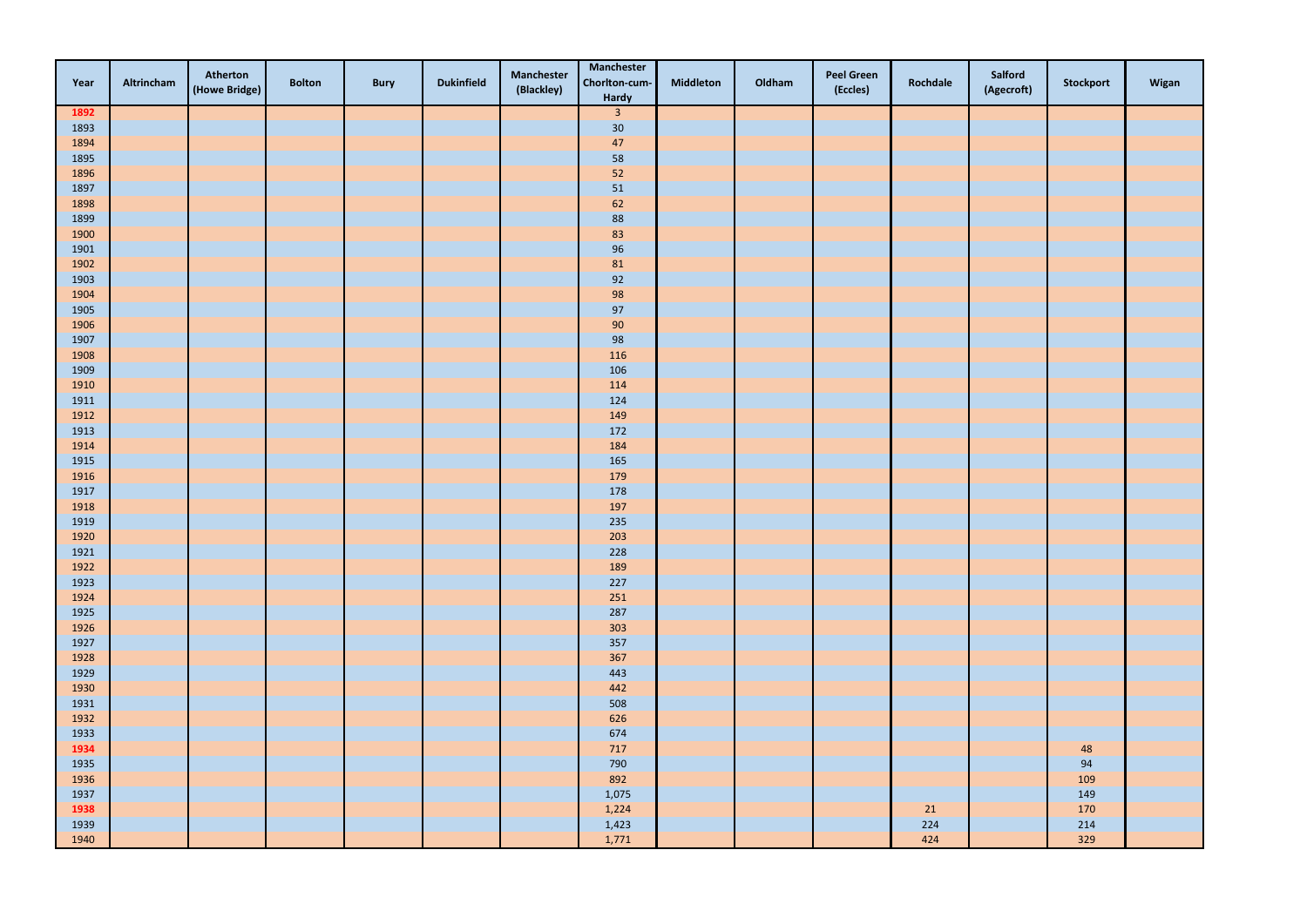| Year | Altrincham | Atherton<br>(Howe Bridge) | <b>Bolton</b> | <b>Bury</b> | <b>Dukinfield</b> | <b>Manchester</b><br>(Blackley) | <b>Manchester</b><br>Chorlton-cum-<br><b>Hardy</b> | <b>Middleton</b> | Oldham | <b>Peel Green</b><br>(Eccles) | Rochdale | <b>Salford</b><br>(Agecroft) | <b>Stockport</b> | Wigan |
|------|------------|---------------------------|---------------|-------------|-------------------|---------------------------------|----------------------------------------------------|------------------|--------|-------------------------------|----------|------------------------------|------------------|-------|
| 1941 |            |                           |               |             |                   |                                 | 1,732                                              |                  |        |                               | 462      |                              | 423              |       |
| 1942 |            |                           |               |             |                   |                                 | 1,844                                              |                  |        |                               | 582      |                              | 400              |       |
| 1943 |            |                           |               |             |                   |                                 | 2,205                                              |                  |        |                               | 804      |                              | 571              |       |
| 1944 |            |                           |               |             |                   |                                 | 2,515                                              |                  |        |                               | 834      |                              | 635              |       |
| 1945 |            |                           |               |             |                   |                                 | 2,809                                              |                  |        |                               | 1,043    |                              | 786              |       |
| 1946 |            |                           |               |             |                   |                                 | 3,011                                              |                  |        |                               | 1,192    |                              | N/R              |       |
| 1947 |            |                           |               |             |                   |                                 | 3,644                                              |                  |        |                               | 1,508    |                              | N/R              |       |
| 1948 |            |                           |               |             |                   |                                 | 3,733                                              |                  |        |                               | 1,666    |                              | N/R              |       |
| 1949 |            |                           |               |             |                   |                                 | 4,327                                              |                  |        |                               | 2,044    |                              | N/R              |       |
| 1950 |            |                           |               |             |                   |                                 | 4,615                                              |                  |        |                               | 2,286    |                              | N/R              |       |
| 1951 |            |                           |               |             |                   |                                 | 5,075                                              |                  |        |                               | 2,659    |                              | N/R              |       |
| 1952 |            |                           |               |             |                   |                                 | 5,088                                              | 88               |        |                               | 2,418    |                              | N/R              |       |
| 1953 |            |                           |               |             | 414               |                                 | 4,896                                              | 556              | 20     |                               | 2,263    |                              | N/R              |       |
| 1954 |            |                           | 273           |             | 604               |                                 | 4,780                                              | 662              | 577    |                               | 1,970    |                              | N/R              |       |
| 1955 |            |                           | 1,433         |             | 794               |                                 | 4,356                                              | 682              | 754    | 436                           | 1,867    |                              | N/R              | 94    |
| 1956 |            |                           | 1,786         |             | 895               |                                 | 4,032                                              | 716              | 820    | 833                           | 1,713    |                              | N/R              | 257   |
| 1957 |            |                           | 1,835         |             | 953               |                                 | 4,072                                              | 623              | 903    | 710                           | 1,484    | 527                          | N/R              | 347   |
| 1958 |            |                           | 1,932         |             | 1,081             |                                 | 4,187                                              | 669              | 1,037  | 768                           | 1,510    | 599                          | N/R              | 436   |
| 1959 | 286        |                           | 2,161         |             | 1,096             | 104                             | 3,834                                              | 575              | 1,037  | 808                           | 1,497    | 659                          | N/R              | 441   |
| 1960 | 717        |                           | 2,272         |             | 1,129             | 442                             | 3,849                                              | 379              | 1,108  | 753                           | 1,402    | 702                          | N/R              | 568   |
| 1961 | 840        |                           | 2,575         |             | 1,347             | 619                             | 3,729                                              | 368              | 1,203  | 824                           | 1,560    | 756                          | N/R              | 673   |
| 1962 | 904        |                           | 2,748         |             | 1,374             | 644                             | 3,617                                              | 346              | 1,260  | 894                           | 1,453    | 870                          | N/R              | 642   |
| 1963 | 1,078      |                           | 2,796         |             | 1,438             | 714                             | 3,630                                              | 387              | 1,354  | 813                           | 1,484    | 832                          | N/R              | 725   |
| 1964 | 930        |                           | 2,823         |             | 1,532             | 729                             | 3,346                                              | 333              | 1,323  | 806                           | 1,421    | 805                          | N/R              | 660   |
| 1965 | 933        |                           | 3,002         |             | 1,539             | 836                             | 3,392                                              | 339              | 1,354  | 844                           | 1,435    | 930                          | 2,168            | 803   |
| 1966 | 1,061      |                           | 3,274         |             | 1,673             | 860                             | 3,543                                              | 424              | 1,499  | 996                           | 1,534    | 981                          | 2,212            | 939   |
| 1967 | 1,076      |                           | 3,232         |             | 1,682             | 982                             | 3,541                                              | 405              | 1,453  | 931                           | 1,386    | 1,017                        | 2,314            | 984   |
| 1968 | 1,230      |                           | 3,509         |             | 1,758             | 1,120                           | 3,547                                              | 431              | 1,507  | 954                           | 1,567    | 1,115                        | 2,348            | 1,009 |
| 1969 | 1,246      |                           | 3,782         |             | 1,953             | 1,134                           | 3,486                                              | 408              | 1,560  | 921                           | 1,593    | 1,159                        | 2,350            | 1,100 |
| 1970 | 1,322      |                           | 3,852         |             | 2,133             | 1,282                           | 3,540                                              | 462              | 1,695  | 1,028                         | 1,648    | 1,193                        | 2,442            | 1,131 |
| 1971 | 1,270      |                           | 3,910         |             | 1,849             | 1,284                           | 3,475                                              | 466              | 1,642  | 1,007                         | 1,546    | 1,099                        | 2,465            | 1,128 |
| 1972 | 1,402      |                           | 4,065         |             | 2,120             | 1,297                           | 3,579                                              | 458              | 1,688  | 1,040                         | 1,694    | 1,218                        | 2,393            | 1,156 |
| 1973 | 1,421      |                           | 3,938         |             | 2,047             | 1,452                           | 3,605                                              | 464              | 1,707  | 1,049                         | 1,610    | 1,159                        | 2,457            | 1,208 |
| 1974 | 1,486      |                           | 4,166         |             | 2,175             | 1,520                           | 3,521                                              | 417              | 1,689  | 1,031                         | 1,671    | 1,200                        | 2,402            | 1,294 |
| 1975 | 1,480      |                           | 4,141         |             | 2,222             | 1,378                           | 3,433                                              | 448              | 1,711  | 1,035                         | 1,637    | 1,299                        | 2,562            | 1,269 |
| 1976 | 1,501      |                           | 4,375         |             | 2,247             | 1,469                           | 3,600                                              | 413              | 1,807  | 1,058                         | 1,657    | 1,244                        | 2,515            | 1,365 |
| 1977 | 1,579      |                           | 4,320         |             | 2,190             | 1,375                           | 3,567                                              | 491              | 1,794  | 979                           | 1,666    | 1,260                        | 2,545            | 1,409 |
| 1978 | 1,516      |                           | 4,367         |             | 2,240             | 1,505                           | 3,517                                              | 468              | 1,823  | 1,164                         | 1,589    | 1,101                        | 2,540            | 1,417 |
| 1979 | 1,656      |                           | 4,332         |             | 2,204             | 1,648                           | 3,615                                              | 440              | 1,807  | 1,308                         | 1,734    | 753                          | 2,657            | 1,387 |
| 1980 | 1,629      |                           | 4,092         |             | 2,215             | 1,664                           | 3,481                                              | 418              | 1,702  | 1,042                         | 1,669    | 1,362                        | 2,333            | 1,412 |
| 1981 | 1,517      |                           | 4,032         |             | 2,237             | 1,565                           | 3,244                                              | 456              | 1,733  | 1,171                         | 1,526    | 1,188                        | 2,537            | 1,425 |
| 1982 | 1,658      |                           | 4,168         |             | 2,267             | 1,588                           | 3,361                                              | 448              | 1,807  | 1,062                         | 1,655    | 1,303                        | 2,547            | 1,449 |
| 1983 | 1,647      |                           | 4,091         |             | 2,373             | 1,559                           | 3,417                                              | 467              | 1,842  | 1,132                         | 1,495    | 1,247                        | 2,622            | 1,496 |
| 1984 | 1,687      |                           | 4,140         |             | 2,187             | 1,486                           | 3,168                                              | 446              | 1,758  | 981                           | 1,529    | 1,266                        | 2,446            | 1,552 |
| 1985 | 1,704      |                           | 4,250         |             | 2,191             | 1,648                           | 3,365                                              | 478              | 1,816  | 1,118                         | 1,523    | 1,316                        | 2,634            | 1,524 |
| 1986 | 1,703      |                           | 4,292         |             | 2,317             | 1,544                           | 3,261                                              | 481              | 1,797  | 986                           | 1,563    | 1,336                        | 2,745            | 1,470 |
| 1987 | 1,597      |                           | 4,032         |             | 2,243             | 1,562                           | 3,078                                              | 486              | 1,653  | 995                           | 1,400    | 1,299                        | 2,612            | 1,430 |
| 1988 | 1,741      |                           | 4,199         |             | 2,205             | 1,467                           | 3,066                                              | 452              | 1,657  | 929                           | 1,529    | 1,375                        | 2,598            | 1,420 |
| 1989 | 1,672      |                           | 4,075         |             | 2,052             | 1,425                           | 3,101                                              | 501              | 1,689  | 912                           | 1,447    | 1,248                        | 2,576            | 1,488 |
| 1990 | 1,759      |                           | 4,138         |             | 2,207             | 1,466                           | 2,907                                              | 419              | 1,704  | 929                           | 1,548    | 1,349                        | 2,474            | 1,401 |